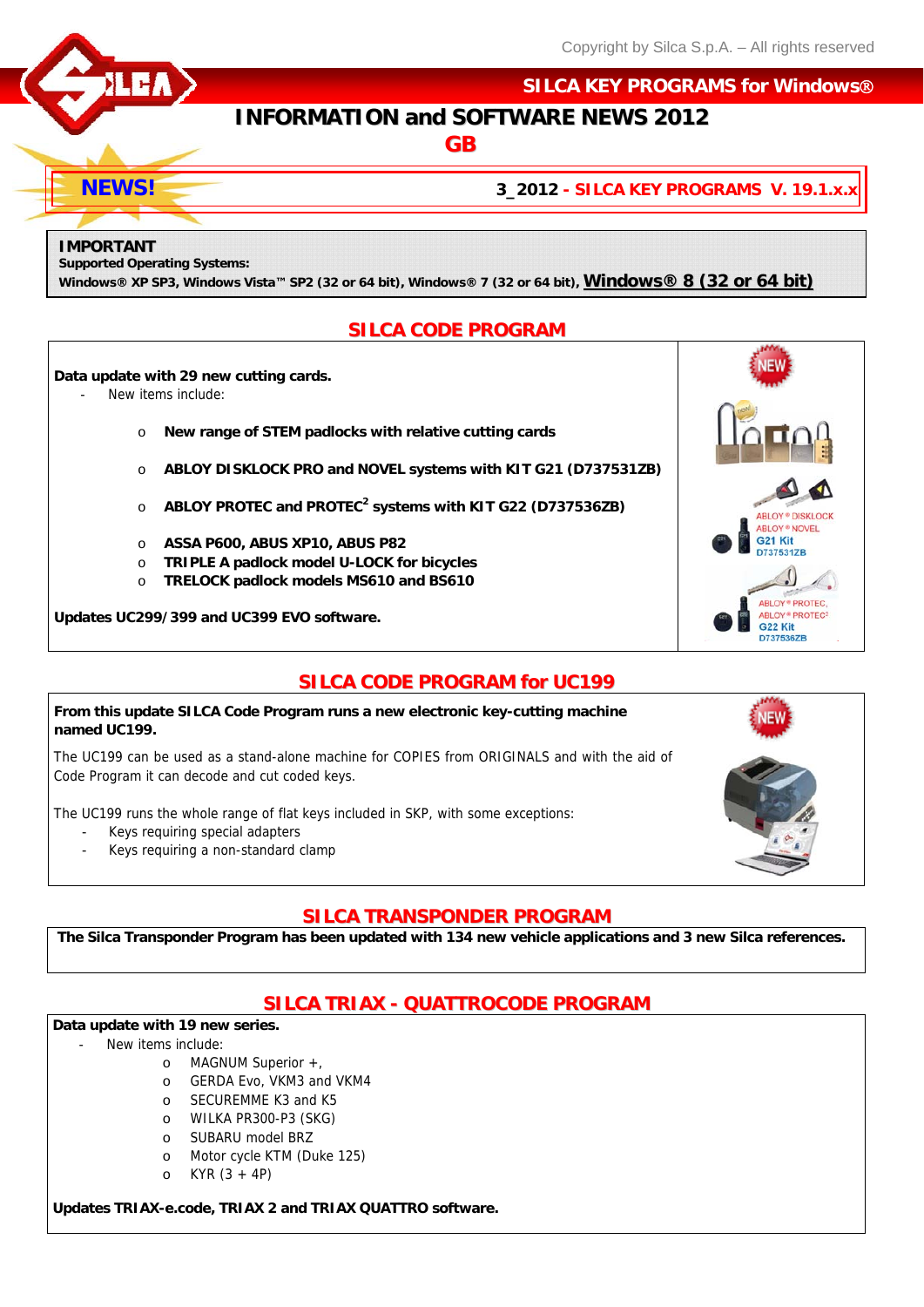

### **SILCA KEY PROGRAMS for Windows**

# **INFORMATION and SOFTWARE NEWS 2012**

**GB**

### **2\_2012 - SILCA KEY PROGRAMS V. 18.7.x.x**

#### **IMPORTANT**

**NEWS !** 

**Due to the need to upgrade Silca Key Programs, from the SKP 2/2012 Update Windows 2000 Operating System will no longer be supported.** 

**On request, Silca will provide the relative DVD free to web subscribers who have to install the update on a new PC. Supported Operating Systems: Windows® XP SP2, Windows Vista™ SP2 (32 or 64 bit) Windows® 7 (32 or 64 bit)**

## **SILCA VIPER PROGRAM**



#### **Data update with 17 new cards.**

New items include: car keys for SUBARU Trezia 2011, XV 2012, BRZ 2012, Tesa TK5, Ces Profil MKM, RUKO P600; Update software for UC299/399 and UC399 EVO

## **SILCA KEY READER PROGRAM & OPTIKA**

**SILCA CODE PROGRAM**

#### **Update with 17 new references.**

Remember to use a USB PEN to update the OPTIKA program. To download the USB-PEN use the "Advanced" function in the OPTIKA "Archives =>Machines" of the Key Reader Program (or SKP).